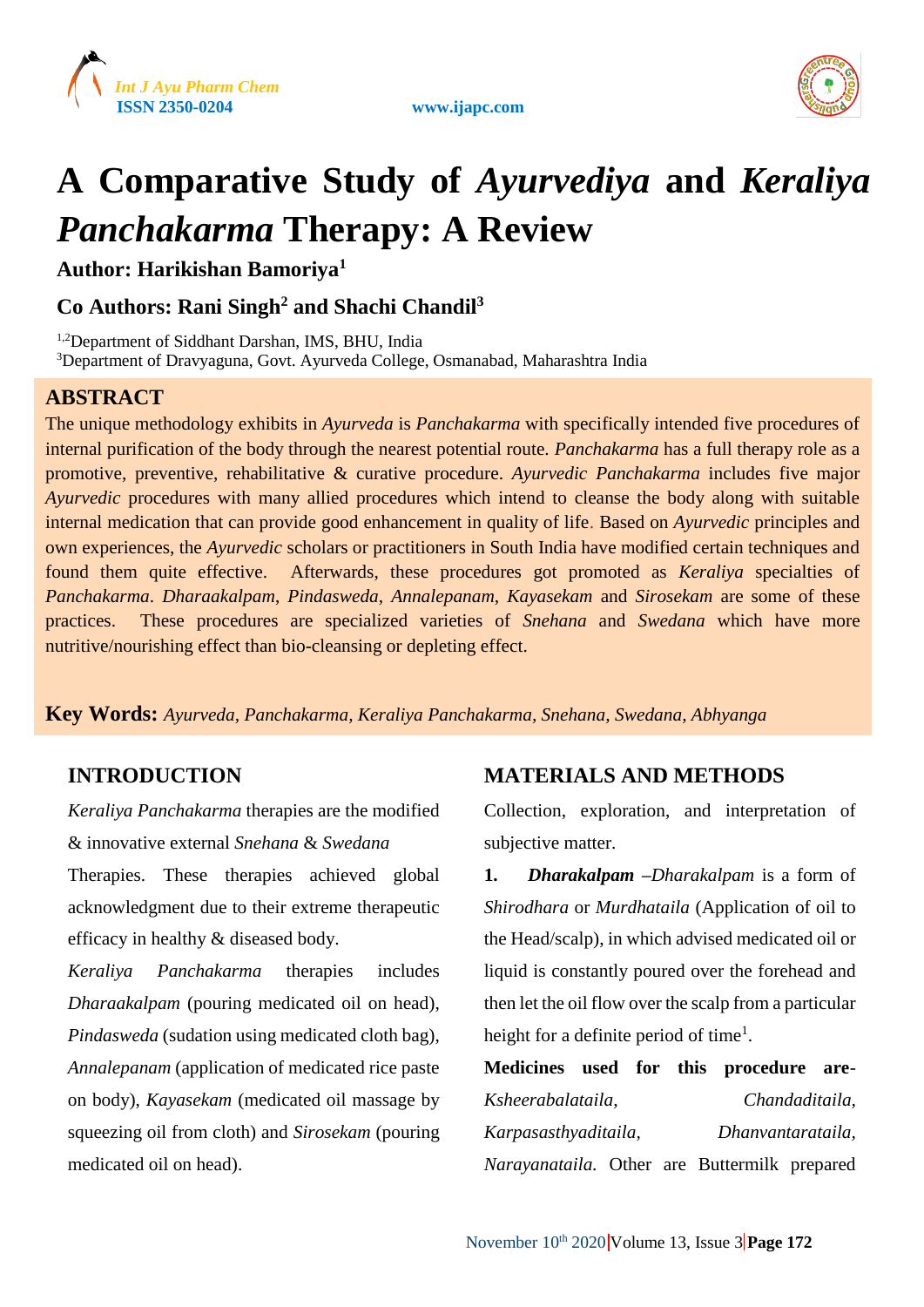



with *Amalaki (Emblicaofficinalis*), Decoction of *Yashtimadhu (Glycyrrhizaglabra*), Milk, Coconut water.

**Materials and Equipments** – *Shirodhara* device – 1, *Dhara* table – 1, Suitable liquids for *Shirodhara* – 3 litres.

**Procedure of** *Dharakalpam -*The suitable oil or liquid is to be massaged on the head of patient. In some situations complete body massage is also done before the procedure. The patient must lie in the supine position with the support of pillow under the neck and place the *Dharakalpam* device over the head. The device is fixed in such a way that suitably warm oil/ medicated liquids should fall from a height of 8 to 10 cm in a continuous stream (*Dhara)* over the forehead. The medicated oil/ *Kwath* used is recollected and reheated and again poured in the *Dhara Patram*. The attendant should shuffle the vessel to both sides of the fore head so that the flow of liquid covers both sides properly. After completion of this procedure, the oil is to be cleaned off and the patient is advised to take bath with medicated lukewarm water after half an hour. It can be done for 7, 14 or 21 days as per the severity of the disease.

**Indications -**Cerebrovascular disorders – Cerebral palsy, Hemiplegia, Facial palsy, Headache, Anxiety, Insomnia, Cervical Spondylitis, Neurosis, Eye diseases due to neurological origin etc.

**Contraindications -**Glaucoma, Conjunctivitis, Fever, Inflammatory conditions of head, Space occupying lesion in the brain.

**Scientific explanation -**Continuous flow of liquid in a specified manner eases the mind, calms and tranquillizes the patients. It helps to alleviates *Vata dosha*.

 In *Ashtanga Hridya Sustra Sthana* 2, there are 4 types of ways for applying medicated oil on head from which *Shiro Parisheka* can be corelated to *Dharakalpam<sup>2</sup>* .

**2.** *Pindasweda–Shashtikashali Pindasweda* also known as *Navarakizhi* is a Kerala specialty of treatment. It gives heat, massage and pressure are provided which nourishes muscles and stimulate nerve endings. This is the common method of *Swedana* used in paediatric patients in which particular part or whole body made to sweat by the use of heated *Shashtikashali* (a variety of rice) in the form of *Pottalis*(boluses tied in a cotton cloth). **Medicines used for this procedure are -**Cow milk – 3 litres, *Shastikashali* (Special variety of rice) – 300 to 500gm.

**Materials and Equipment's -***Droni (Dhara*  $table) - 1$ , Gas Stove – 1, Vessels - 2 or 3, Cotton pieces - 4 no., Cotton thread - 2mtrs, Palm leaves -8-10 in No., Towel, Hot water for bath.

**Procedure of** *Pindasweda* **-** 300-500gm of *Shashtikashali* (certain variety of rice, which is yielded after 60 days) is prepared with 1.5 liters of milk. This mixture is divided into four pieces of cloth to make 4 portions. Mix another portion of milk and heat it in low temperature to immerse the above boluses for heating the *Pottali (Kizhi).* The patient should be suitably massaged with warm medicine all over the body and head. The warm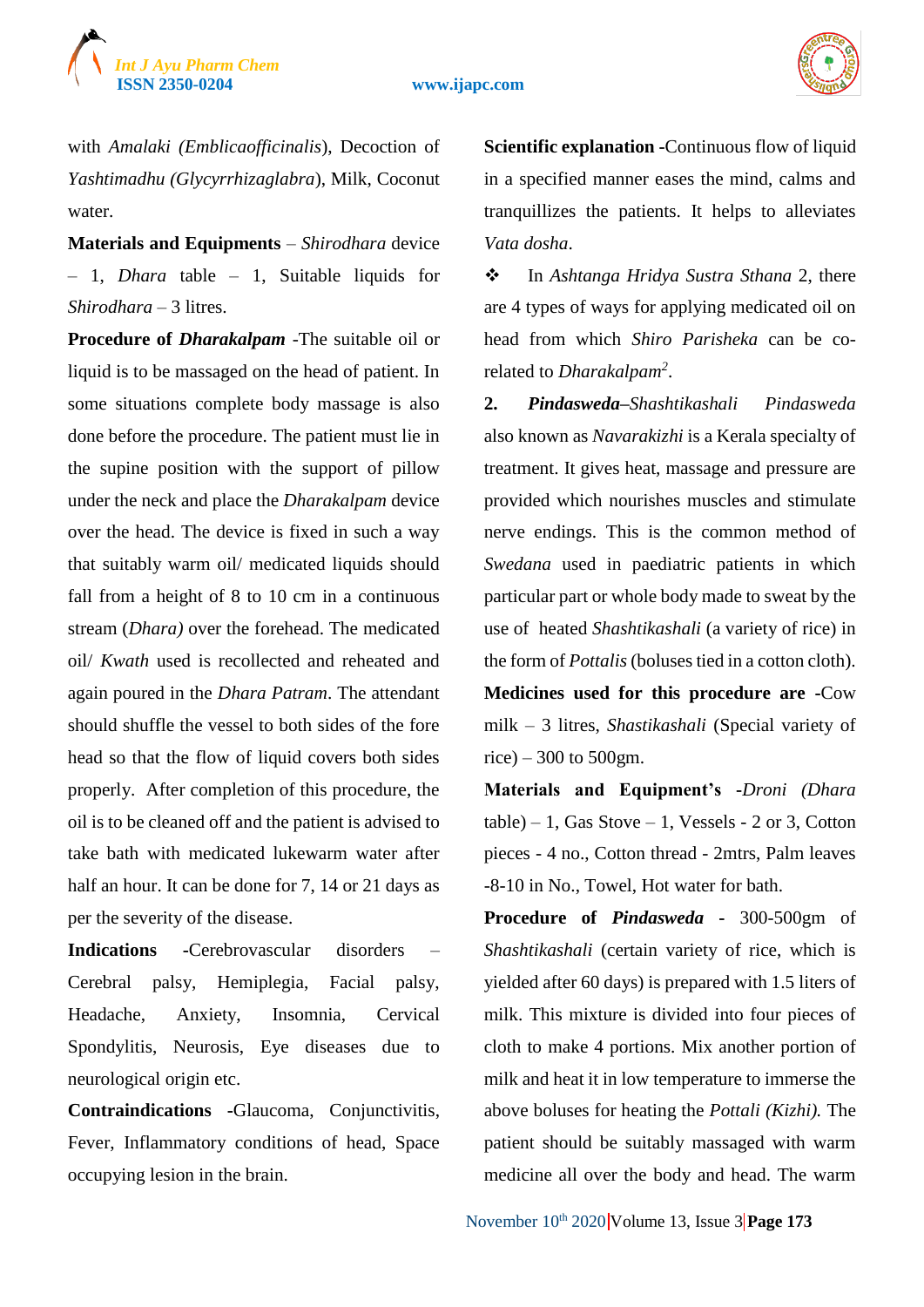



*Pottalis (Kizhi)* should be mildly applied in synchronized manner by two masseurs on two both sides. They should ensure that the heat of the boluses is tolerable to the patient by touching them over the dorsum part of their hand. The temperature of the boluses should be constant throughout the procedure by continuous use of four boluses. The procedure should be non-stop till the patient gets *Samyak Swinna Lakshana*. This process is also done in seven positions as in *Kayaseka* or as per the requirement.

**Indications-** Rejuvenation therapy, Hemiplegia, Paraplegia, Osteoarthritis and moredegenerative conditions, Muscular wasting, etc.

**Contraindications -**Infections, Acute fever, Diarrhoea, digestive upsets, Cough, Respiratory problems, Inflammatory and painful conditions, Myalgia, etc.

 As described in *Charaka Samhita Sutra Sthana* 14/41, the procedure of *Sankara Sweda* can be co- related with *Pinda Sweda*. Therefore, this procedure is helpful in *Vata- Kaphaja* diseases $3$ .

**3.** *Kayasekam– Kayaseka* or *Pizhichil* with medicated oil is an advanced form of *Parisheka Sweda* developed as a specialty of Kerala*. Pizhichil* is the process by which the body is made to sweat by means of pouring lukewarm medicated oil in a particular manner. It is a preparative procedure of *Panchakarma* which has the advantage of generating *Snehana* and *Swedana* effect at the same moment.

**Medicines used for this procedure are -** Medicated oil - 5 to 6 liters, Medicated oil for head - 10ml, *Rasnadichurna* - 5gms, *Gandharvahasthadi Kashaya* - 60ml.

**Equipments -***Panchakarma Droni (Dhara* table)  $-1$ , Cotton cloth - 4 pieces, Pillow  $-1$ , Vessels 5 liters capacity - 4 in no., Towel to clean the oil , Heating arrangements (stove etc.),Warm water for bath, Piece of cloth rolled lengthwise, to be tied around the forehead to prevent flow of oil to the eyes.

**Procedure for** *Kaya Sekam* - The patient should sit on the *Droni (Dhara* table) with legs drawnout. Cotton swab (*Taila Pichu*) is directed over the scalp and *Karnapurana* (use of oil in the ears) after soaking in appropriate oil. Tie the cotton cloth above the ears around the head at the level of forehead. Use cotton to plug the Ears and apply the oil all over the body. Massage the patient gently with the help of two masseurs for both sides. The oil for *Kayaseka* is to be heated properly and the temperature of oil must be comfortable to the patient. Then piece of cloth is to be dipped in the warm oil and squeezed over body. Simultaneously gentle massage is done. The oil should flow in uniform stream from the thumb facing down wards from a height 12 to 20 cm. Or as per the condition of the disease/patient. The process is to be continued in seven positions as given are - 1. Sitting 2. Supine 3. Left lateral 4. Prone 5. Right lateral 6. Supine 7. Sitting.

After *Kayaseka*, the body of the patient is to be massaged gently and oil to be wiped off with clean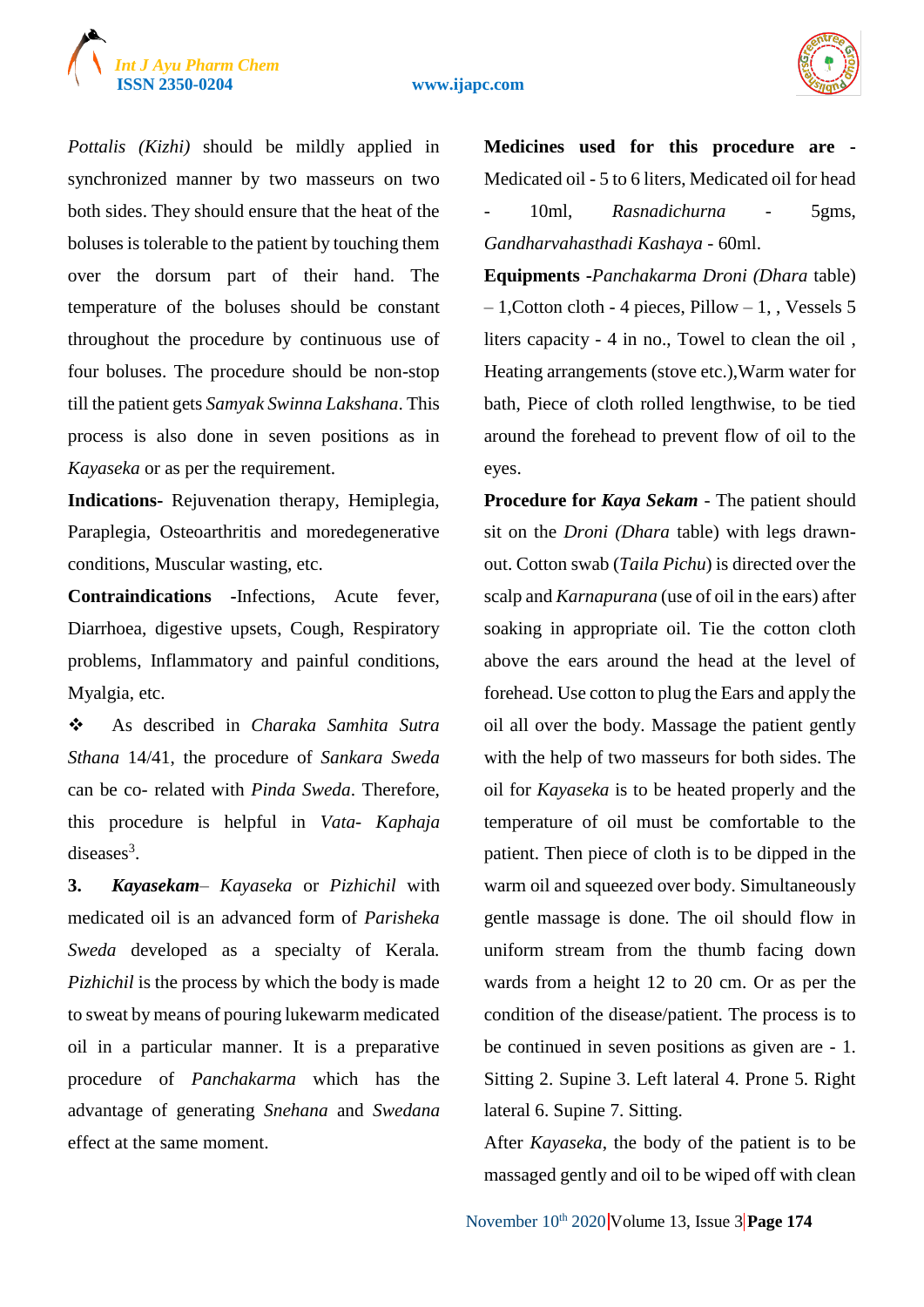# *Int J Ayu Pharm Chem*

#### **ISSN 2350-0204 www.ijapc.com**



towel over the scalp and body. The patient should rest for few minutes followed by hot water bath. Apply the *Rasnadi Churna* over the scalp and *Gandharvahasthadi Kwatha* (60 ml) should be given orally. The procedure can be done from 45 - 60 minutes and generally done for 7, 14 or 21 days as per condition of the disease/patient.

**Indications** - Rejuvenation therapy, Dislocation of joints, Rheumatoid arthritis, Osteoarthritis, Ligament and Muscular injuries, other Degenerative joint disorders, Post fracture stiffness of joints, Hemiplegia, Paraplegia, Contusion injuries, Peripheral Neuropathy and other Degenerative conditions.

**Contraindications -** Diarrhea, Digestive disorders, Cough, Respiratory difficulty, Infections, Painful inflammatory conditions, acute stages of fever, etc.

**Scientific explanation -**This method stimulates neuromuscular system which increases the peripheral circulation, improves the functions of skin, sense organs and provides nourishment.

 As described in *Charaka Samhita Sutra Sthana* 14/44, the procedure of *Parisheka Sweda* and in *Ashtanga Hridya Sustra Sthana* 17/10, *Dravya Sweda* can be co- related with *Kayaseka*.

 This procedure is helpful in *Vata Rogas* and *Dhatu Vridhhi*.

 According to *Ashtanga Hridya Sustra Sthana* 21/24, *Parisheka Sweda* is done with *Vatanashaka Dravyas* in *Vata Vyadhi*.

**4.** *Annalepanam -*In *Annalepana* paste *(Kalka)* of *Shashtikashali* (a variety of rice) is applied all over the body. It is same as *Shashtikashali Pindaswedan*, the only difference is that instead of *Pottalis,* the paste or *Payas (Kheer)* is directly applied on the skin. It is similar as *Pradeha* or *Upanaha Swedan* which are described in *Ayurvedic* texts. In this process the *Shashtikashali* is used with *Bala Mool Kwath*.

**Procedure for** *Annalepana* – The patient should be massage properly from head to whole body with oil first, then the patient should lie down on the *Droni (Dhara* table). Two masseurs should stand on both sides who massage the patient with warm *Shashtikashali* paste or *Payas* in clockwise direction.

Be careful for temperature of paste/*Payas* while applying it on body and massage the patient gently with appropriate pressure so that he must be comfortable. This is how the full procedure should be done. The procedure can be done from 60 to 90 minutes. After *Annalepana*, clean the body of the patient with towel. And again massage the patient with oil. The patient is advised to rest for few minutes and that take hot water bath.

**Indications** - Hemiplegia, Paraplegia, Rheumatoid Arthritis, Osteoarthritis, Muscular and Ligamentous injuries, other Degenerative joint disorders, Gout.

**Contraindications -** Diarrhoea, digestive disorders, Cough, Breathing difficulty, Infections, Acute fever, Inflammatory and painful conditions, Myalgia, etc.

 In *Suhruta Chikitsa Sthana* 32/12, *Upanaha Sweda* can be co-related with *Annalepana<sup>4</sup> .*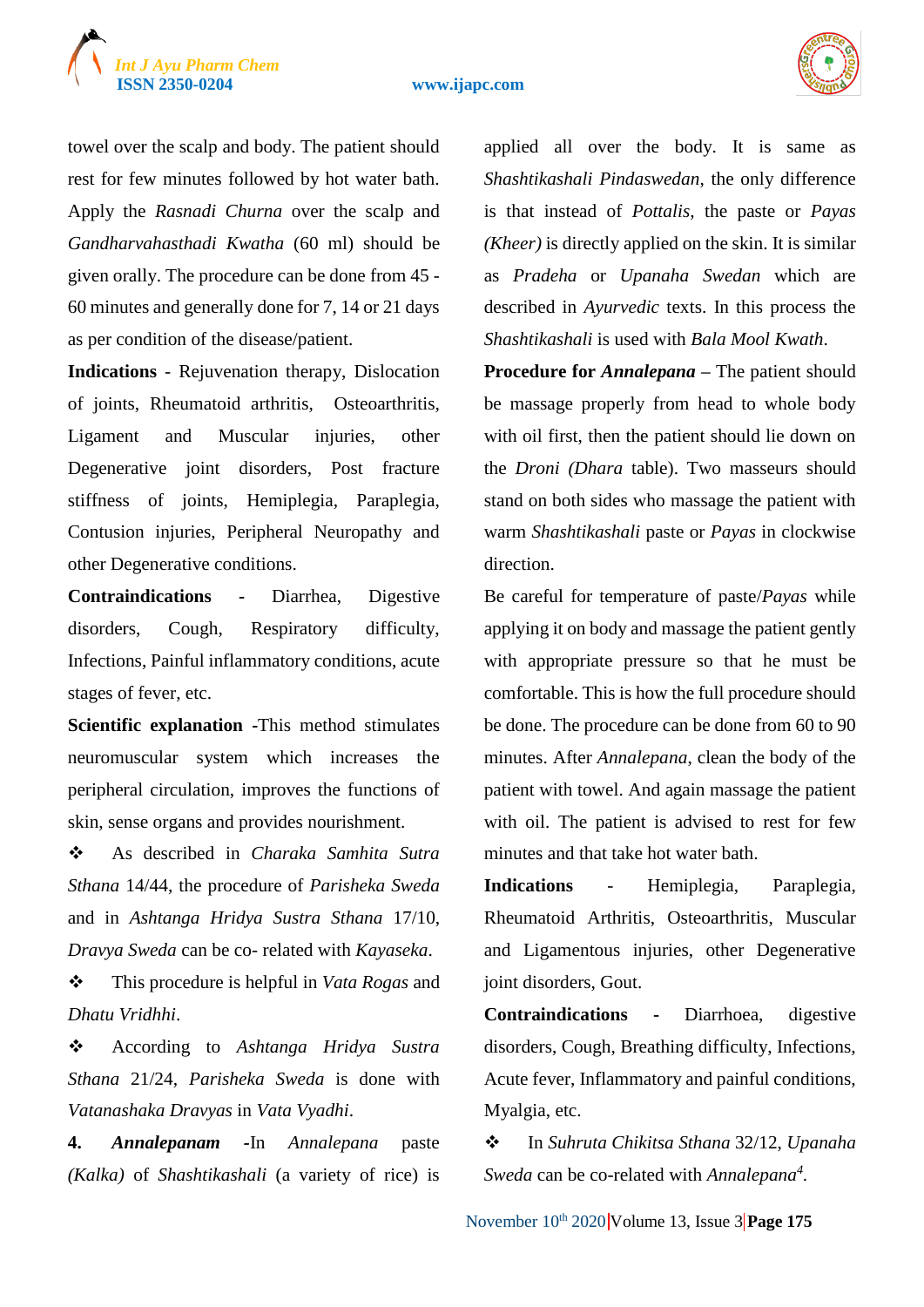

 According to *Ashtanga Hridya Sustra Sthana* 17/2-3, *Upanaha* should be used according to category of *Vata, Pitta and Kapha* diseases respectively.

**5.** *Shirolepam***–***Shirolepana* is a method of appliance of paste of medicines over the head for a particular period of time.

**Materials Required -** *Mustaka (Cyperus Rotundus*) 10-20gm, Dried *Dhatriphala/Amalki (Emblica Officinalis)* - 250 gm, *Takra* (Butter milk) - 500 ml, *Taila* (Suitable oil) - 20 ml, Lotus leaves, *Rasnadi Choorna (Pluchea Lanceolata*).

**Procedure of** *Shirolepana* - Boil milk with *Musta (Cyperus Rotundus*). Curd is made from this boiled and cooled milk. *Takra* is prepared from this curd and *Amalaki (Emblica Officinalis)* is to be soaked in *Takra* for overnight. The next day with the help of mixture the paste is prepared. The head of the patient is to be shaved and medicated oil applied over the scalp and body. Patient has to sit comfortably in a chair and *Varti* is to be tied around his head. After that the medicated paste should be applied on his head with a thickness of 3 inches. At the center, a dip (trench) is made and *Taila* is poured into it. Lotus leaves are to be covered on the applied paste and tied around the head. One hour later, remove the lotus leaves and the paste. Wash the head afterwards and *Rasnadi Choorna* is to be applied. The procedure should be done daily in the Morning, between 8 AM to 10 AM for one hour. The course of treatment might be continued for 7 days or 14 days.

**Indications -** *Shirahshula* (Headache), *Nidranasa* (Sleeplessness), *Pitta –Raktaja Shirorogas*, *Twak Rogas* (Psoriasis, Eczema etc.).

**Contraindications -**Cold, Fever, Sinusitis and other inflammatory conditions.

**Scientific observation** - It is found very helpful in loss of memory, mental retardation, and in psychiatric problems. It provides tranquility to the head and brain, calms the mind and nurtures the brain cells.

 As described in *Charaka Samhita Sutra Sthana* 26/159, the *Pralepa* and *Upanaha*  mentioned in *Vata-Raktaja* diseases can be corelated with *Shirolepana*.

#### **Mode of Action of the** *Keraliye Panchakarma*

All above *Keraliya Panchakarma* therapies are the modified & innovative form of external *Snehana*  and *Swedana* Therapies, so the Mode of Action will be same as External *Snehana* and *Swedana.*

### *Snehana -*

स्नेहस्वेदप्रचलितारसैःस्निग्धैरुदीरिताः|

दोषाैःकोष्ठगताजनतोैःसखु ाहतुंलुवशोधनैैः ||(*Su.Chi.33/47)*

Vitiated *Doshas* in a person are easily removed by evacuative drugs when they reach to the bowels after being moved by oleation and sudation, further excited by unctuous *Rasas* (substances).

स्नेहोऽलनिंहलनतमदृकूरोलतदहेमं िानांलवलनहलनतसङ्गम||्*(Ch.Si*.*1/*

#### *7)*

Oleation therapy alleviates aggravated *Vayu*, softens the body and break down the adhered morbid material [in the channels of circulation]<sup>5</sup>.

#### *Abhyanga* **–**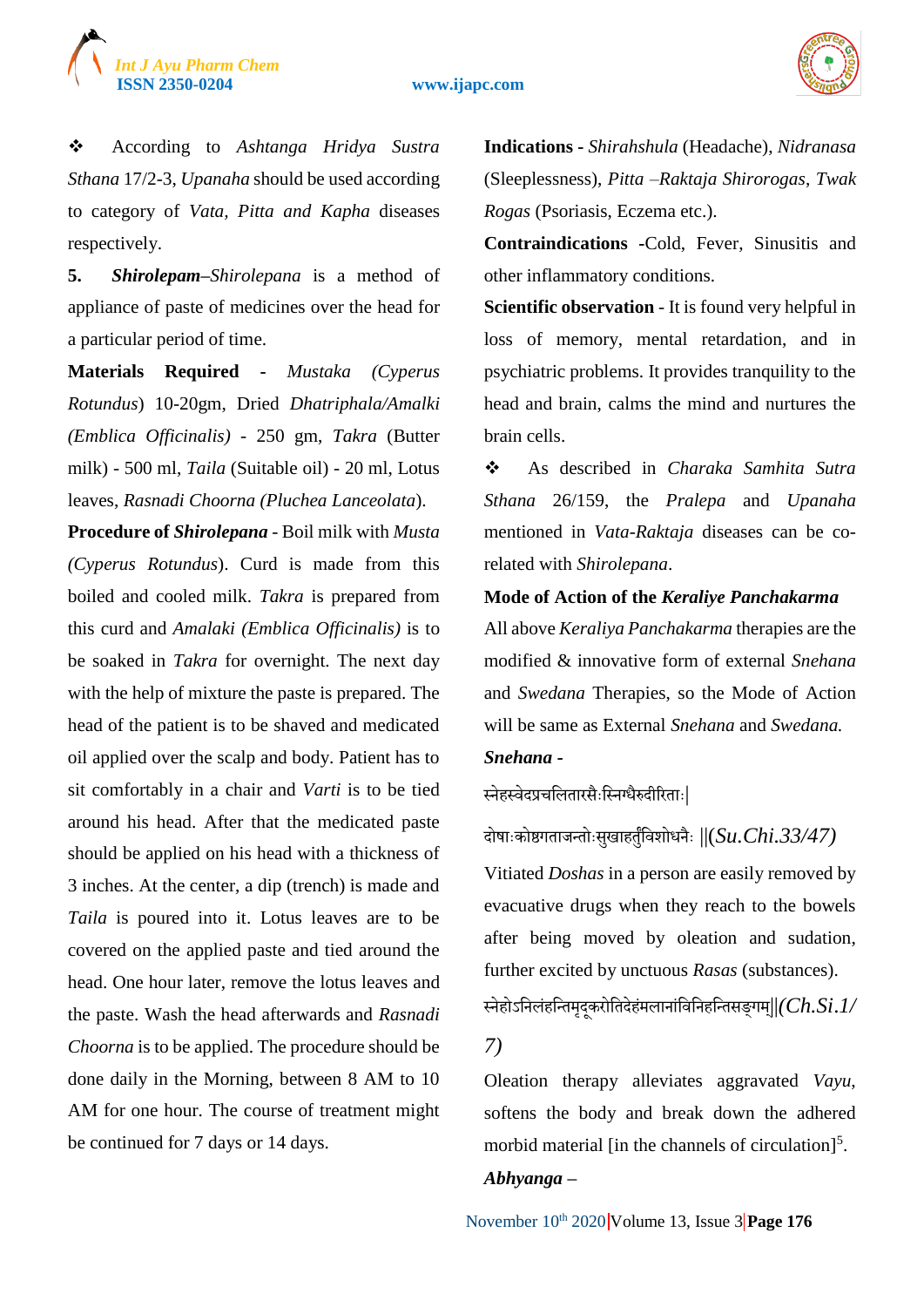

*Abhyanga* is done on whole body with simple or medicated oil preferably during both morning and evening.

*Abhyanga* has been considered as important part of the external *Snehana*. In the classics *Snehana* means oleation. Its literal meaning is love or tenderness. *Acharya Charaka* says that whatever causes unctuousness, fluidity, softness and moistness in the body is *Snehana* or oleation therapy (*Cha*. *Su*. 22/11). The word '*Snehana'* is derived from the root '*Snih*' with '*Lyut' Prataya<sup>6</sup>* . *Snehana* also means *Abhyanga* with *Tail* etc. (*Vacaspatyam*). The fatty substances used in this therapy are for the purpose of producing lubrication, anointing or oleating effect on the internal as well as external organs. This treatment has qualities like restfulness, strength, invigoration and cognition. This is mainly done with substances like *Tila–Taila* and *Ghrita*. The *Vasa* and *Majja* are rarely used now the days.

#### *Snehana* **Drug:**

The drug having properties like *Drava* (liquid), *Suksma* (Subtle), Sara (fluid), *Snigdha* (unctuous), *Picchil* (Slimy), *Guru* (heavy), *Sitala*(cold), *Manda* (sluggish) and *Mrdu* (soft) is called the *Snehana* drug (*Cha. Su. 23/15, A.H. Su. 16/1*).

#### **Types of External** *Snehana* **-**

*Charaka* etc. *Acharyas* have not described the types of external *Snehana* but they have described the various methods for the external *Snehana*. On the basis of these types, many authors have described the following types of external oleation<sup>7</sup>.

#### **Types of external** *Snehana***-**

| 1) Abhyanga   | 8) Gandusa          |
|---------------|---------------------|
| 2) Udvartana  | 9)<br>Murdha        |
| Taila         |                     |
| 3) Lepa       | 10)<br>Aksi         |
| Tarpana       |                     |
| 4) Mardana    | 11) NasaTarpana     |
| 5) Padaghata  | Karna<br><i>12)</i> |
| Purana        |                     |
| 6) Pariseka   | 13) Mastiskya       |
| 7) Samvahana  | 14)                 |
| Snehavagahana |                     |

#### *Abhyanga***-**

The largest organ of our body is our skin. It is also the highly significant and rich source of healing substances. *Abhyanga* is one type of external oleation therapy. The word *Abhyanga* derived from "*Ang" Dhatu*, which is used for the meaning of motion and "*Abhi" Upasarga* in it. Its literary meaning is to produce some motions. Rubbing or stroking after applying *Ghrita, Taila*, etc. on the skin, helps in their absorption<sup>8</sup>.

#### **Importance -**

A person should resort to *Abhyanga* every day if he wants to keep himself healthy. In classics, *Abhyanga* has been mentioned as the part of *Dinacharya* i.e. daily routine (*Cha. Su. 5/89, A.H. Su. 2/8*). It is very useful before performing physical exercise.

The importance of *Abhyanga* has been shown by the way of different metaphoric illustrations. As a pitcher or a dry leather or an axis of a wheel become strong and resistant to wear and tear by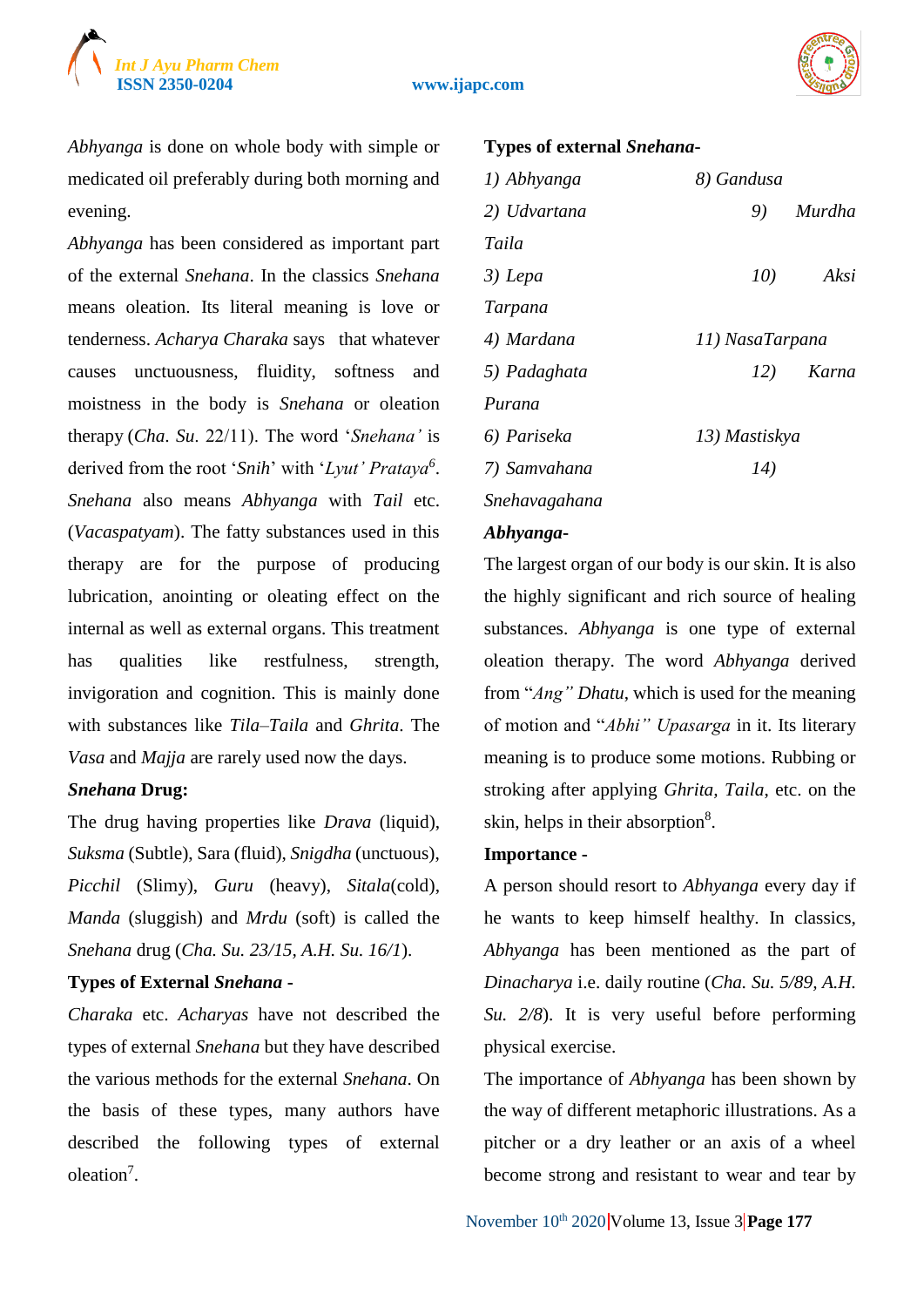



the application of oil. Similarly by the *Abhyanga* of oil, human body becomes strong and smooth – skinned; it becomes unsusceptible to the disease of *Vata* and resistant to exhaustions and exertions<sup>9</sup> (*Cha. Su.* 5/85, 86). The body is compared to the tree. If the root of tree is given water regularly, then it lives for a long time. Similarly, on the above analogy, if the body of an individual is oleated properly through *Abhyanga*, then he lives for a long time, without any decay of disease.

#### **Purpose of** *Abhyanga* **therapy -**

*Abhyanga* can be done to a person for two different purposes.

1. It can be done regularly to a person for the prevention of various diseases and for the maintenance along with promotion of positive health.

2. It can be used as a special therapy as well for a limited period. This special massage therapy is generally carried out for the purposes of,

a. Rejuvenating the body to prevent and arrest the ageing process; and

b. Curing several tenacious and otherwise incurable diseases.

Apart from the above mentioned purposes, *Abhyanga* therapy along with fomentation is also given before administering several categories of elimination therapies like *Vamana, Virechana, Basti* and *Nasya*.

#### **Method of** *Abhyanga -*

*Abhyanga* should be done with Luke-warm medicated oil or ghee, prepared with aromatic and *Dosaghna* drugs suitable to the season, *Prakrti*, disease, *Dosa* etc. It should be applied slowly, gently and in the direction of hair. Abhyanga is done particularly on head, leg and ear daily<sup>10</sup> (A.H. *Su*. 2/9). For the *Abhyanga* on head cold or Lukewarm oil may be used, because head is the place of all senses and it is considered as the most vital part, hence, it should be protected from heat. *Abhyanga* on limbs should be applied with warm oil. In this way *Abhyanga* may be administered with warm oil in cold season ad with cold oil in hot season. *Abhyanga* may be applied in the direction of hairs on relatively broad and large organs. It should be done in round pattern on joints like elbow, shoulder, knee, ankle and lumber joints. The *Abhyanga* must be done in the subsequent seven positions:

- 1. Sitting positionSupine position lying on back
- 2. Left lateral lying position
- 3. Again supine position
- 4. Right lateral lying position
- 5. Supine position
- 6. Sitting position

#### **Effect on** *Dhatu* **-**

*According to* the commentator of *Sushruta*, *Dalhana* has explained the effect of *Abhyanga* as the duration of it is done, the oil used in *Abhyanga* reaches to the root of hair of the skin if *Abhyanga* is performed up to 300 *Matras* i.e. approximately 65 seconds. It reaches in the skin in 400 *Matras* (133 sec.), in the *Rakta* in 500 *Matras* (160 sec.), reaches up to *Mamsa* in 600 *Matras* (190 sec.), in *Meda* in 700 *Matras* (228 sec.), in the *Asthi* in 800 *Matras* (240 sec.) and it reaches to the *Majja* if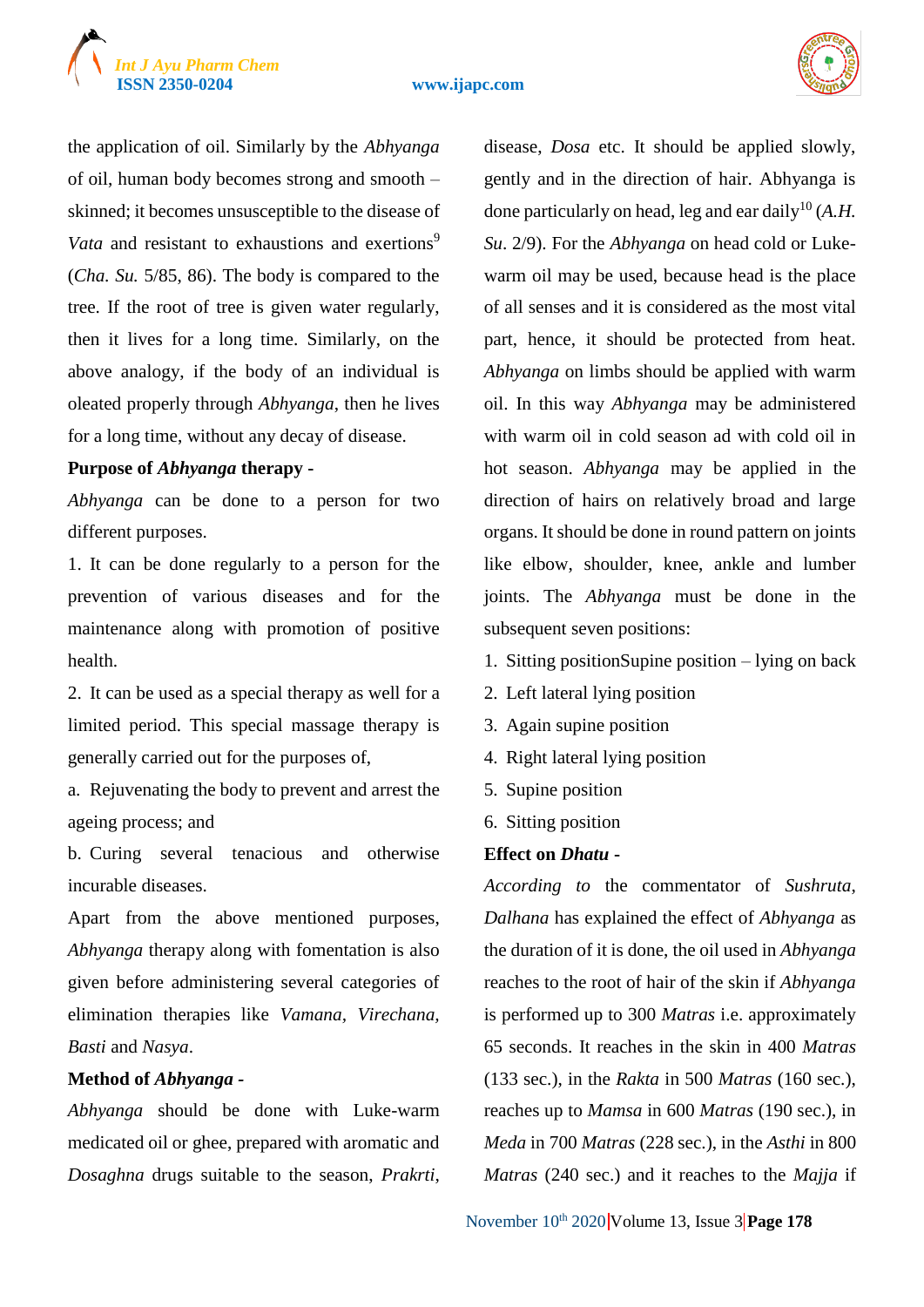



*Abhyanga* performed up to 900 *Matras* – approximately 285 seconds (*Dalhana* on *Su. Chi.* 24/30). Thus *Abhyanga* should be applied at least 5 minutes in each position if one wants to get its effect in deeper tissues like *Majja*.

#### **Mode of Action of** *Abhyanga***-**

*Dalhana* has explained in detail about the absorption of *Sneha* used in *Abhyanga* procedure, accordingly the oil used in *Abhyanga* can reaches up to the different *Dhatus* if it is applied for the sufficient time<sup>11</sup>. Therefore, it is obvious that the drug used in the Abhyanga gets absorbed by the skin. *Dalhana* also describe that when *Snehana* drug reaches to the specific *Dhatu* and subsides or cures the diseases related to particular *Dhatu*. *Charaka* has also described that *Vayu* dominates in the *Sparshanendriya* i.e. tactile sensory organ, and this sensory organ is lodged in the skin. The *Abhyanga* is extra ordinarily advantageous to the skin, some should practice it regularly (*Cha.Su*.5/87). *Indriyas* resides in close contact of mind. Hence, if *Indriyas* remain healthy mind automatically remains healthy. Thus, *Abhyanga* keeps body and mind healthy.

The drugs used in *Abhyanga* have the *Sneha* property. They acts as their properties, are apposite to the properties of *Vata*. The mode of action of *Abyanga* can be seen by the properties of *Snehana* drugs in the subsequent way:

1. *Snigdha Guna* – This is the main property of *Snehana* drug. *Snigdha Guna* acts through its *Vatahara*, *Kaphakara* and *Vrsya* properties. At cellular level of the body, it function like *Snehana*, *Kledana* and *Visyandana*.

2. *Guru Guna*– It increases *Kapha* and the bodily strength. According to *Hemadri*, it is nutritious for body. As per *Bhavaprakash,* the properties of *Guru Guna* are like *Vatahara*, *Kaphakara* and *Pustikara*. Due to these properties it alleviates the *Vata dosha*, increases the decreased *Kapha* and nourishes the body.

3. *Sita Guna* –It increases the pleasure and enthusiasm which keeps the mind healthy. It prevents fainting, decrease the perspiration. It stabilizes the muscles and organs.

4. *Mirdu Guna* – *Mirdu* means soft. This is the opposite attribute of *Kathina* i.e. hard. By this property *Abhyanga* reduces the stiffness.

5. *Drava Guna* – *Drava* means liquid, which causes humidity. By this Snehana drug propagates swiftly all over the body. If liquefies the *Dosas* and mobilizes them by increasing their flowing capacity.

6. *Picchil Guna* – *Picchil* means slimy. It causes longitivity, increases body strength and maintains the structure at molecular level. It increases *Kapha* and produces heaviness.

7. *Sara Guna* – The common meaning of *Sara* is to slip or mobility. It mobilizes the *Dosas* and *Malas* i.e. waste products by this property.

8. *Manda Guna* – It is indicative of sluggishness. The *Snehana* drug diffuses slowly by this and it remains in the contact of *Dosas*, *Dhatus* and *Malas* for long time.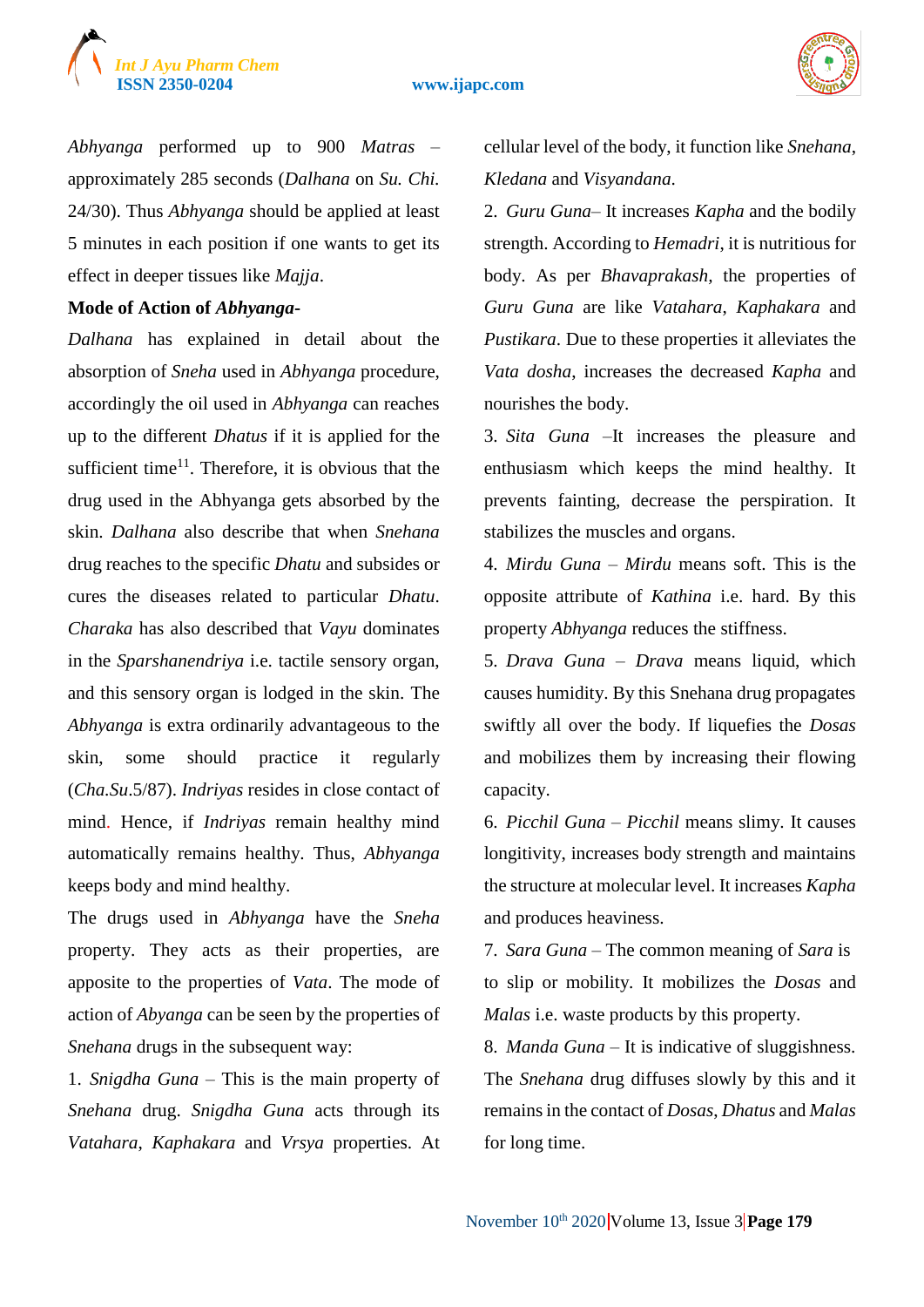

*Suksma Guna* – *Suksma* means subtle and is helps the drug to enter in the fine channels.

In this way *Abhyanga* acts through the above properties of *Sneha*. Since all the properties are contrary to the *Vata*, Abhyanga is valuable treatment in the diseases occurred by provoked *Vata*.

#### **Benefits of** *Abhyanga* **-**

1. *Jarahara*– It inhibits and modifies ageing process. Nourishing of the *Dhatus* and increment in their strength is done by *Abhyanga*.

2. *Sramahara*– It helps to overcome fatigue, because of routine hard work.

3. *Vatahara* – It prevents and improves disorders which has been affected by affliction of the *Vata*. The advancement and control of the proper function of *Vata* is done with the help *of Abhyanga*.

4. *Drusti* – *Prasadakara*– It boosts eyesight. In the diseases of the eye like *Timira* and other diseases, which are affected due to ageing could be prevented and treated by *Abhyanga*.

5. *Pustikara*–The nourishment of the body is done by it. It nourishes all the seven *Dhatus* of the body.

6. *Ayusyakara* – It promotes longitivity of a person. It improves the functions of the vital organs and tissues and promotes life span through *Abhyanga* therapy.

7. *Svapanakara* – It helps the individual to get sleep. The *Abhyanga* is very useful to overcome sleeplessness and other mental ailments.

8. *Tvak* – *Dardhyakara* – It promotes sturdiness of an individual. Those who cannot able to perform active physical exercise because of debility and old age, it provides a passive form of exercise. Similarly for a normal healthy person, it provides sturdiness of the body, which keeps him healthy and happy.

9. *Klesa* – *Sahatva* – By the sturdiness due to *Abhyanga*, body becomes capable to tolerate the stress and strains of life.

10. *Abhighat* – *Sahatva* – In the persons who always use *Abhyanga* therapy, trauma cannot causes as much trouble as in other individuals.

11. *Kapha* – *Vata Nirodhana* – According to *Sushruta, Abhyanga* prevents both *Vata* and *Kapha*. (*Su.S. Chi.*24/30).

12. *Varna* – *Balaprada* – *Abhyanga* improves the colour of the skin and gives the strength to a person.

#### *Swedana -*

स्तम्भगौरवशीतघ्नंस्वेदनंस्वेदकारकम||् ११||*(Ch. Su*.*22/11)*

The procedure that alleviates the stiffness of the body, cures feeling of cold and relieves sense of heaviness is called as *Swedana*.

#### **Mode of action of** *Swedana***-**

The qualities of *Swedana* drugs are *Ushna, Tikshna, Sara, Snigdha, Ruksha, Sukshma, Drava, Sthira* and *Guru (Ch.Su.22/16).*

*Klinna doshas* which are present either in *Kostha*, *Dhatu*, *Srotas*, *Shakhas* & *Asthi* (includes *Madhyama Roga Marga*) are liquefied by *Swedana* & brought to *Kostha*, there by eliminated through *Shodhana Karma*. By *Swedana* there is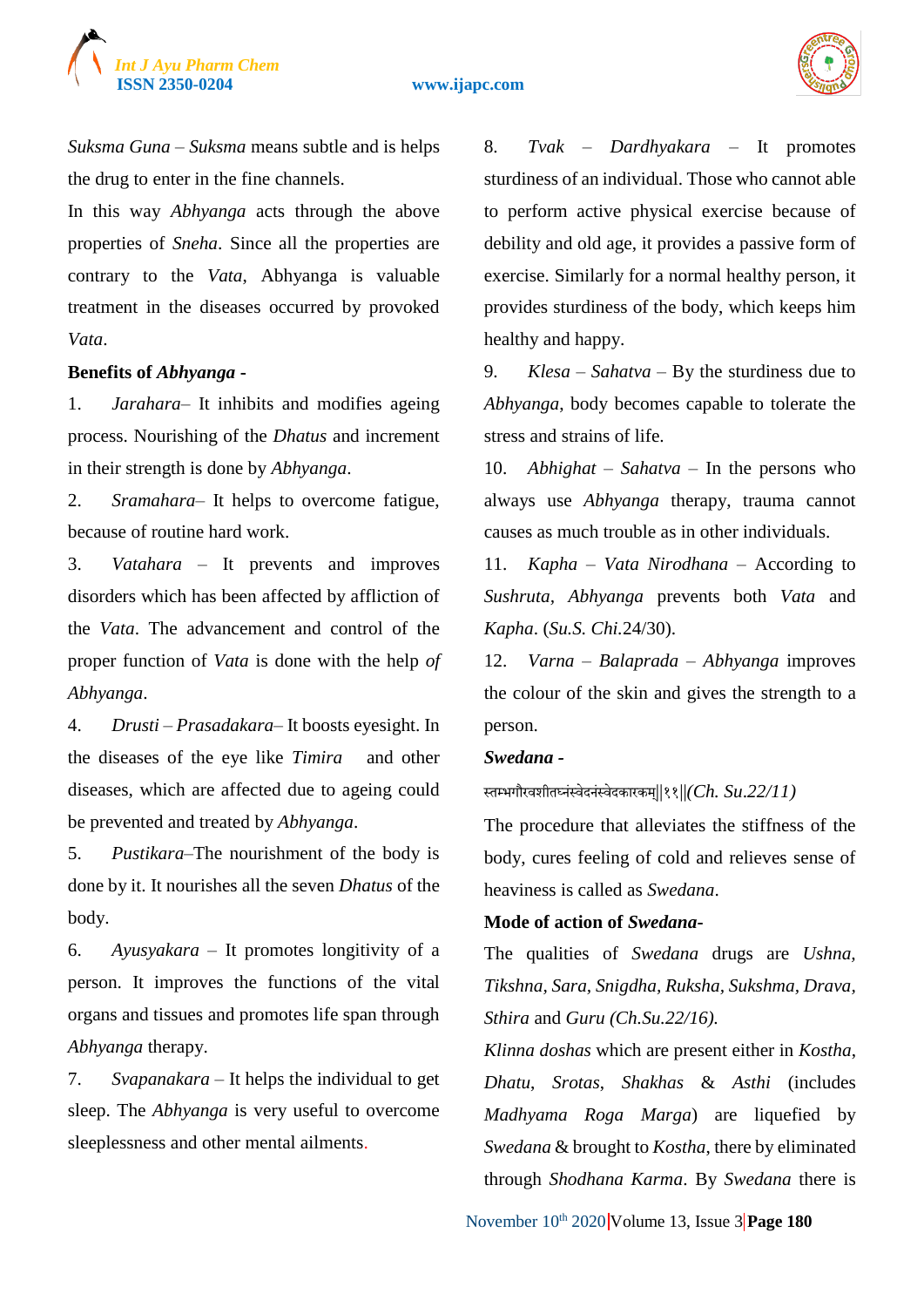# *Int J Ayu Pharm Chem*

#### **ISSN 2350-0204 www.ijapc.com**



dilatation of various *Srotasa* and the flow is resumed which helps in eliminating vitiated *Doshas*. *Vagbhata* and *Dalahana* say that with the help of *Snehana* and *Swedana Doshas* are being liquefied and they dissolve in *Sneha* and make the path for excretion by bringing them to *Kostha*. *Swedana* alleviates the *Vata dosha*, which causes rigidity, contracture due to its *Ruksha* and *Sheeta guna*. On the contrary, *Swedana* removes it by its *Ushana guna*. It also increases *Agni*, thus digesting *Ama* and clearing the path for excretion of *Dosha*. *Swedana* drugs also possesses *Drava* and *Sara* properties which adds itself in mobility of sluggish *Dosha*.

*Acharyas* have explained the dual nature of *Snehana* and *Swedana* as *Purvakarma* by giving following examples.

In the case of cleansing the dirty cloth, we first use the detergent and water in the same way for removing the *Dosha* of body we can use *Snehana* and *Swedana*. The wood which is not properly oleated and fomented destroys if we try to bend it, in the same way our body (*Dhatu* - tissue) destroys by *Shodhana* procedure if not properly oleated and fomented.

**DISCUSSION** *Keraliya Panchakarma* therapies are the improved & advanced external *Snehana* & *Swedana* therapies due to this they had high therapeutic efficacy in healthy & diseased body. It includes *Dharaakalpam*, *Pindasweda*, *Annalepanam*, *Kayasekam* and *Sirosekam*.

All above *Keraliya Panchakarma* therapies are the modified & innovative form of external *Snehana*  and *Swedana* therapies. So, the mode of action which were described are same as external *snehana* and *swedana.*

### **CONCLUSION**

*Panchakarma* comprises all three phase of preventive, nutritive and curative treatment. Critical comparison between the two traditions is essential to understand the true worth of their therapeutic aspects. Thus, this review is written with a view to impart simple and basic knowledge of these procedures.